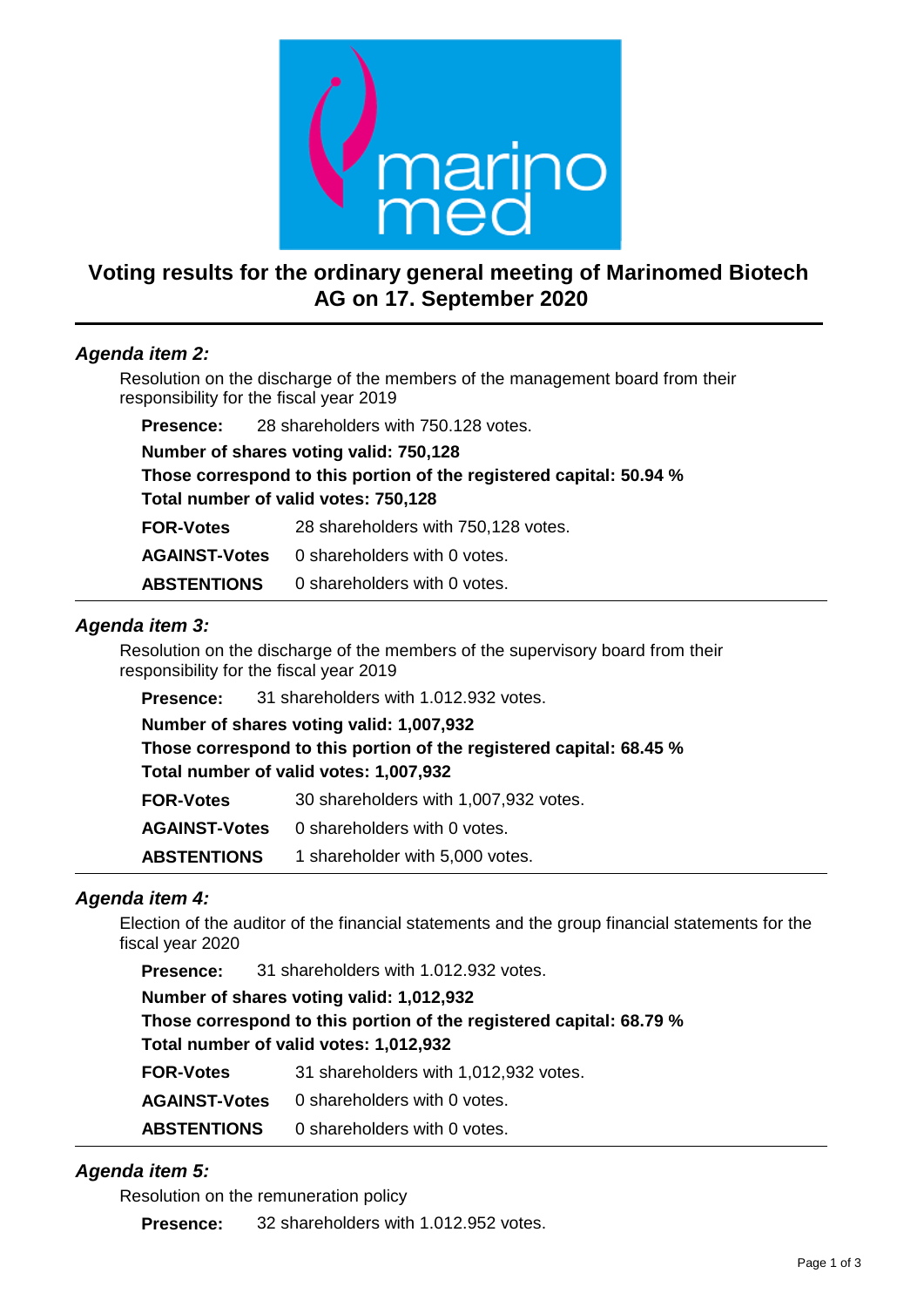**Number of shares voting valid: 750,118 Those correspond to this portion of the registered capital: 50.94 % Total number of valid votes: 750,118 FOR-Votes** 23 shareholders with 648,968 votes.

| <b>AGAINST-Votes</b> | 5 shareholders with 101,150 votes. |
|----------------------|------------------------------------|
| <b>ABSTENTIONS</b>   | 4 shareholders with 262,834 votes. |

#### *Agenda item 6:*

Resolution on the change of the companys articles of association in § 1 para 2 (change of registered office from Vienna to Korneuburg)

**Presence:** 32 shareholders with 1.012.952 votes.

**Number of shares voting valid: 1,012,952 Those correspond to this portion of the registered capital: 68.79 % Total number of valid votes: 1,012,952 FOR-Votes** 32 shareholders with 1,012,952 votes.

**AGAINST-Votes** 0 shareholders with 0 votes.

**ABSTENTIONS** 0 shareholders with 0 votes.

### *Agenda item 7:*

Resolution on the cancellation of the existing authorized capital and the creation of a new authorized capital in the amount of 50% of the share capital in exchange for cash and/or in kind with the authorization to exclude the subscription right and partial direct exclusion of the statutory subscription right as well as the corresponding amendment of the articles of association in § 5 (share capital) para 6.

| Presence: | 32 shareholders with 1.012.952 votes. |  |
|-----------|---------------------------------------|--|
|           |                                       |  |

**Number of shares voting valid: 1,012,952 Those correspond to this portion of the registered capital: 68.79 % Total number of valid votes: 1,012,952 FOR-Votes** 27 shareholders with 911,802 votes. **AGAINST-Votes** 5 shareholders with 101,150 votes.

**ABSTENTIONS** 0 shareholders with 0 votes.

#### *Agenda item 8:*

Resolution on the change of the conditional capital according to § 159 para 2 cif 3 Austrian Stock Corporation Act (AktG) according to the resolution of the general assembly on November 15, 2018, reducing the conditional capital to EUR 43,694 as well as the corresponding amendment of the articles of association in § 5 (share capital) para 7.

**Presence:** 32 shareholders with 1.012.952 votes.

**Number of shares voting valid: 1,012,952 Those correspond to this portion of the registered capital: 68.79 % Total number of valid votes: 1,012,952**

**FOR-Votes** 32 shareholders with 1,012,952 votes. **AGAINST-Votes** 0 shareholders with 0 votes. **ABSTENTIONS** 0 shareholders with 0 votes.